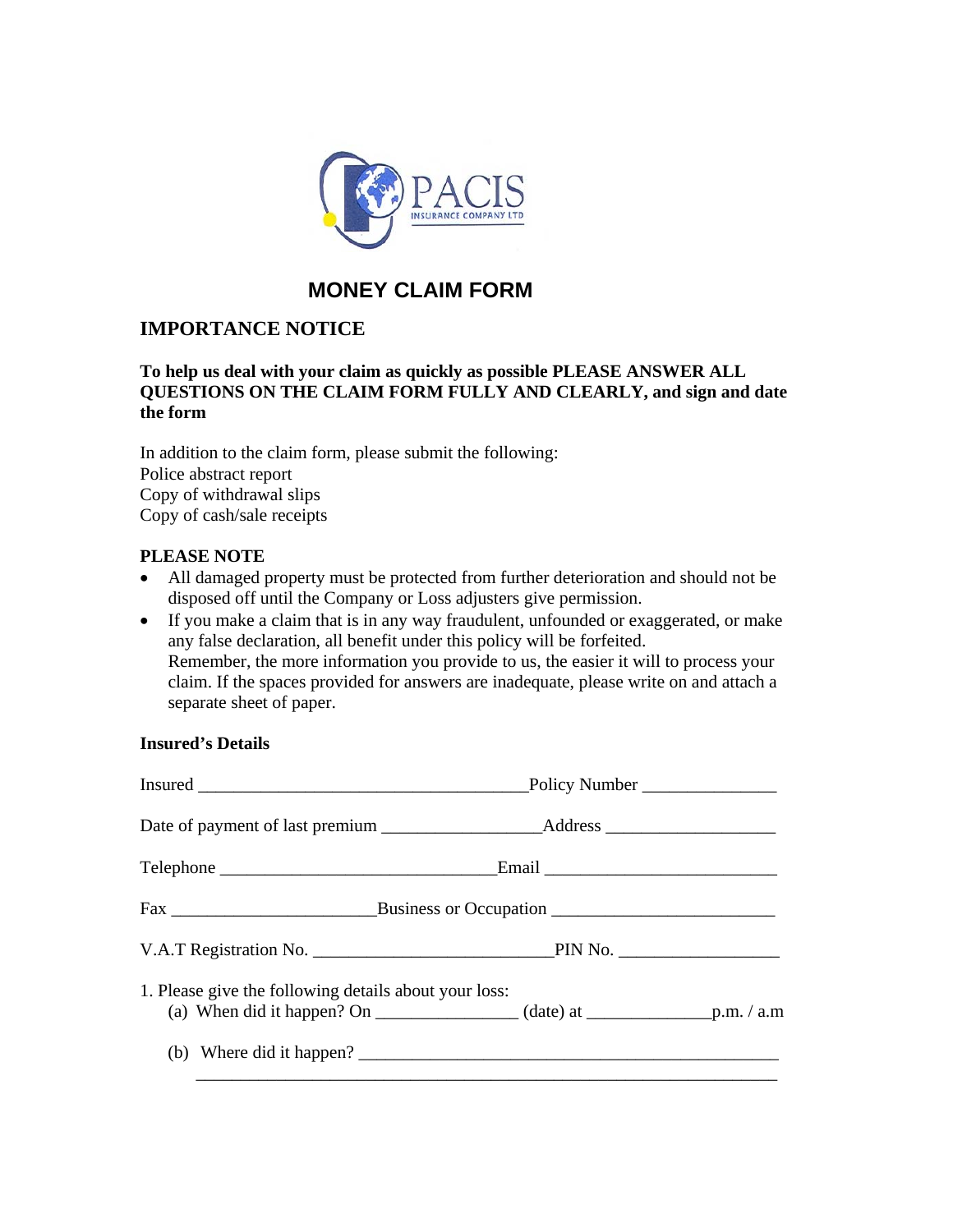|    | (c) How did it happen? Please give full details _________________________________                                     |
|----|-----------------------------------------------------------------------------------------------------------------------|
|    |                                                                                                                       |
|    |                                                                                                                       |
|    |                                                                                                                       |
|    |                                                                                                                       |
|    | <u> 1989 - Johann Barn, amerikan berkema dalam berkema dalam berkema dalam berkema dalam berkema dalam berkema da</u> |
|    |                                                                                                                       |
|    | 2. Please give the following information about your premises                                                          |
|    |                                                                                                                       |
|    | (b) Were they occupied at the time?                                                                                   |
|    |                                                                                                                       |
|    | (c) What has been the longest period of un occupancy since renewal or issue of the                                    |
|    | (d) Do you employ guards?<br>Yes<br>No                                                                                |
|    | (e) If you do, were they on duty?<br>Yes<br>No                                                                        |
|    |                                                                                                                       |
| 3. | (a) Please give the estimated total money in your premises at the time of loss. Kshs.                                 |
|    | (b) Money in transit Kshs.                                                                                            |
|    | Money in premises during business Hours Kshs.                                                                         |
|    | Money in locked safe Kshs.                                                                                            |
|    | Money in locked drawer Kshs.                                                                                          |
|    |                                                                                                                       |
|    | Money in locked drawer Kshs.                                                                                          |
|    | Have you informed the police? Yes<br>łо                                                                               |
|    | a)<br>b)                                                                                                              |
|    | Are you insured under any other policy for this loss<br>Yes                                                           |
|    |                                                                                                                       |